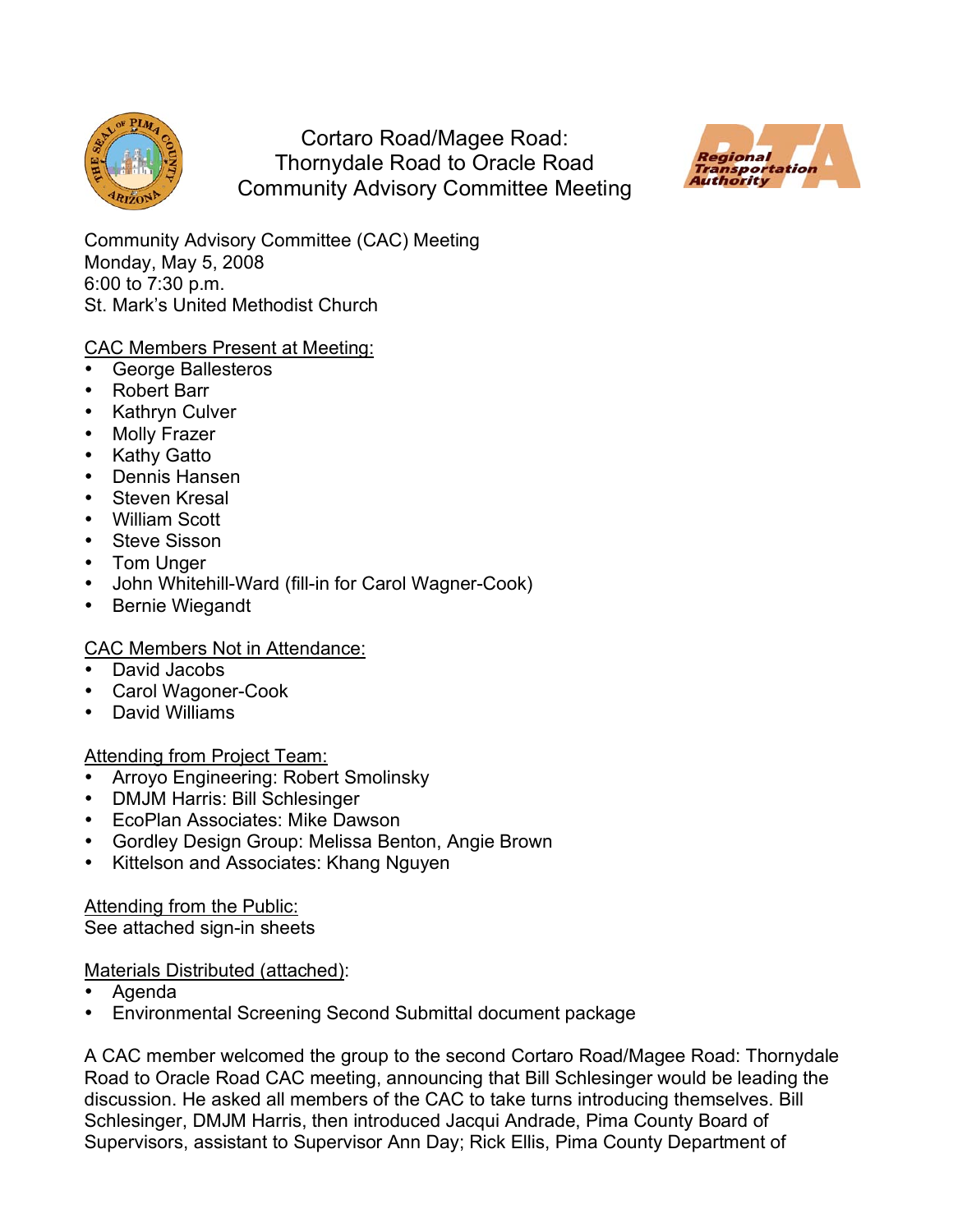Transportation; Mike Dawson, EcoPlan Associates; Khang Nguyen, Kittelson and Associates; Bob Smolinsky, Arroyo Engineering and Jay Van Echo, DMJM Harris. The CAC members were given an opportunity to comment upon or question anything from the previous meeting. Bill Schlessinger was complimented for his presentation to Northwest Transportation Coalition. He did an outstanding job communicating the informational material.

Bill announced that the minutes from the last meeting were posted on the web site. He explained that he would give an informal presentation to convey information about the process and status of the project, highlighting existing conditions. Bill said that CAC members should feel free to ask any questions during the presentation, and that a time for questions would be open to the public afterwards. All CAC members received a copy of the ordinance in their binders. Bill said there is a table in the ordinance that addresses project issues that are open for input and changes, and those that are fixed. He said that the process would move forward most efficiently if the group discussed things that they have control over, and not the things that they do not have the ability to change.

Bill stated that as a result of the CAC meeting process, members will ultimately produce a report that will go to the Board of Supervisors. This report will provide CAC member opinion on whether products should be approved, not approved, or approved with contingencies.

Bill asked for two volunteers from the CAC to serve on the art selection panel in June. Robert Barr and Kathryn Culver both volunteered as representatives for the CAC. He described the role the committee would have in the art selection process: they will be on the panel for choosing the artist, as well as working with the artist to select the artwork; for the first one and one-half years, the artist will come up with corridor concepts, and come to the CAC meeting to gather significant input. Other factors will be in affect, including cost. Robert Barr said that he had previous experience with this process in another project.

Once the "housekeeping" was completed, Bill said that he would first talk about the process the team would be going through. He distributed the Environmental Screening Questionnare for Establishing Potential Areas of Impact to the CAC members (see attachments). He said that the first one and one-half years would be a corridor study of Cortaro Farms Road/Magee Road from Thornydale Road to Oracle Road, which is five miles of roadway. The second phase will be the design of the intersection of Magee Road and La Cholla Boulevard. The ordinance has a process that must be followed, along with approval from Pima County. The team has also decided to follow a Federal process. He explained the reasoning behind following both the County and Federal process: to allow for the possible use of federal funds in the future. He clarified that being eligible for Federal funds does not mean that the project will receive more money. It means that the pool of Federal money that comes to Pima County can be used for this particular project. The use of this Federal money entails taking it away from other Pima County projects.

With that note, Bill commenced going through the process to give general ideas of the flow of the work, CAC involvement and information regarding open houses. Bill said the team would like approval for the corridor study by next year. The study is made up of several main products: the Environmental Assessment (EA), the Design Concept Report (DCR), plans and CAC involvement. Mike Dawson, Ecoplan, will be working on the EA. The DCR is a document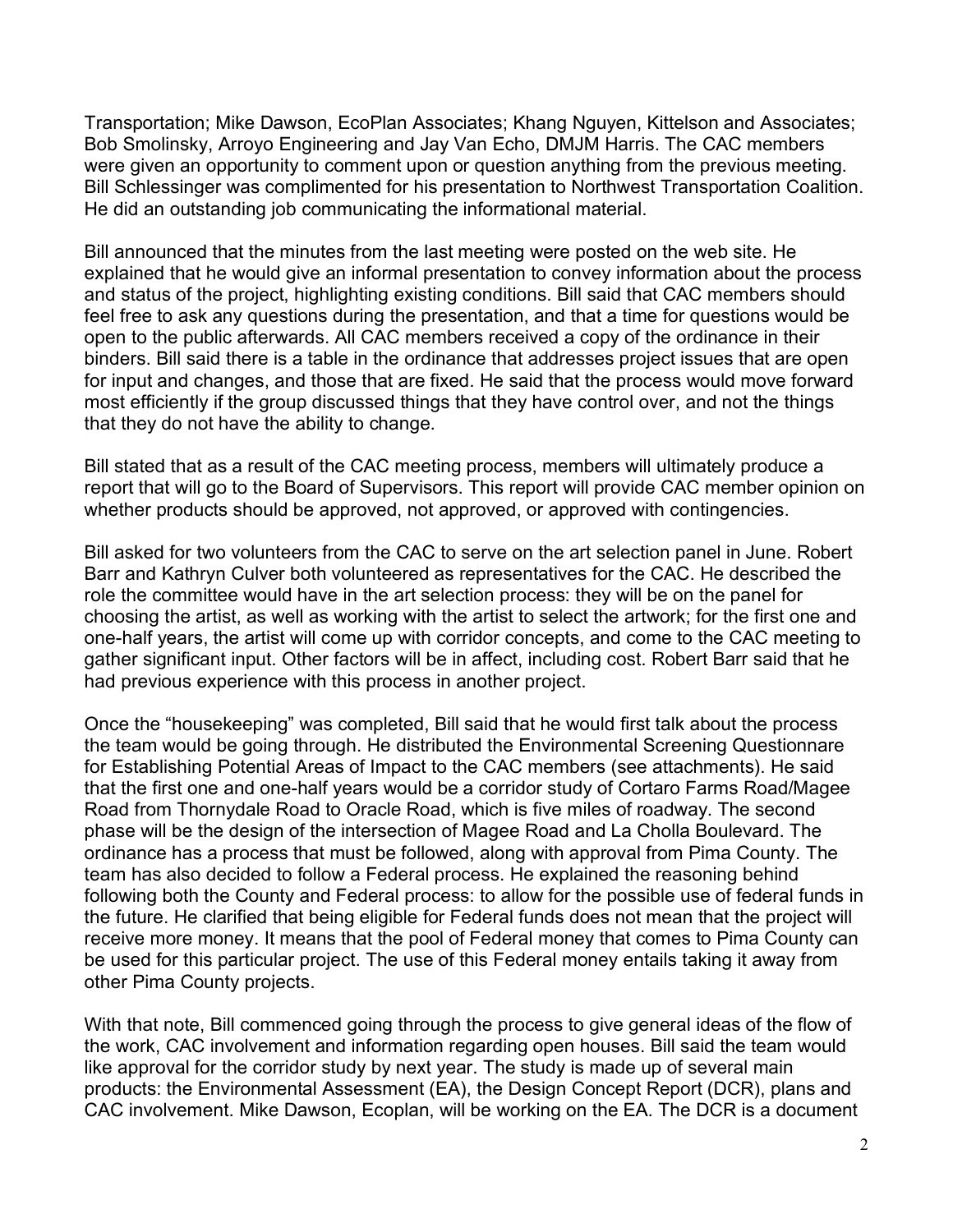that guides the design from the corridor study to the final design. It will be the guiding document to finalize the plans. Plans are essential for completion of the EA and the DCR. The plans will look at the impacts of the EA and the DCR, and how issues will be mitigated. The EA will be done according to both Pima County and Federal requirements. The first step is to do environmental surveys. Then, an environmental memorandum will be done to summarize the results of those surveys. During this process, engineering studies will be conducted for drainage and traffic analysis, as well as other issues, according to the DCR. Preliminary work has also started on plans. The first part of the plans, the surveys and mapping, has already been completed. As the team moves forward with the environmental memo and the existing conditions, Stage One plans will begin. Stage One plans involve several main components: looking at the alternatives in regard to more significant issues, the roadway section, the alignment, median openings and traffic signal locations. Only upon completion of the environmental memo, existing conditions, DCR, Stage One plans and CAC meetings to present this preceding information will the public be presented with information in a public meeting.

Once input is received from the public, a draft EA, DCR and Stage Two plans will be developed. Stage Two plans will make a recommendation of alternatives and include noise mitigation, art concepts and drainage. After Stage Two plans have been made, information will again be presented to the public for input and revised as necessary. Then the draft EA, DCR and Stage Two plans will go to Pima County for review. The documents will be given to the Arizona Department of Transportation (ADOT) for review. After that, the documents will be given to the Federal Highway Administration (FHWA) with a recommendation from ADOT for approval. Bill explained that ADOT would make sure that the process has been followed correctly, public issues are responded to and environmental recommendations have been completed. Pima County has the ability to override ADOT recommendation, but this is not common or desired. Mike Dawson commented that ADOT checks the process, such as correct noise analysis and proper coordination with agencies. ADOT typically doesn't come back with any changes, and only wants to make sure that the procedures were followed correctly before it is passed on to FHWA.

Bill said that once this final draft of the Stage Two plans is approved by FHWA, they will respond to the federal comments and present them before the CAC. The County will then go out for a public hearing, required by the FHWA. It is during this time that the CAC will be reproducing a report that will go to the Board of Supervisors to recommend an action (approval, approval with contingencies, or non-approval). The Board will take action based on the teams' recommendations and the CAC input. If the Board approves, documents will be finalized and receive final approval from ADOT and FHWA. At this point, the County is eligible for Federal funding. This is the general process that will be followed, but it allows for other alternatives and going back to make revisions. Bill clarified that this process would hopefully be completed by 2009. The concern was made from a CAC member that there might not be enough time to hold another public meeting prior to the end of the year. Bill said that the schedule is tentative, and that they will slow down if it is necessary for completion. However, based on experience they feel that it is a comfortable schedule.

Bill proceeded to discuss where the team is in the current process. He said that the environmental memo, some existing conditions for drainage, traffic, survey and mapping is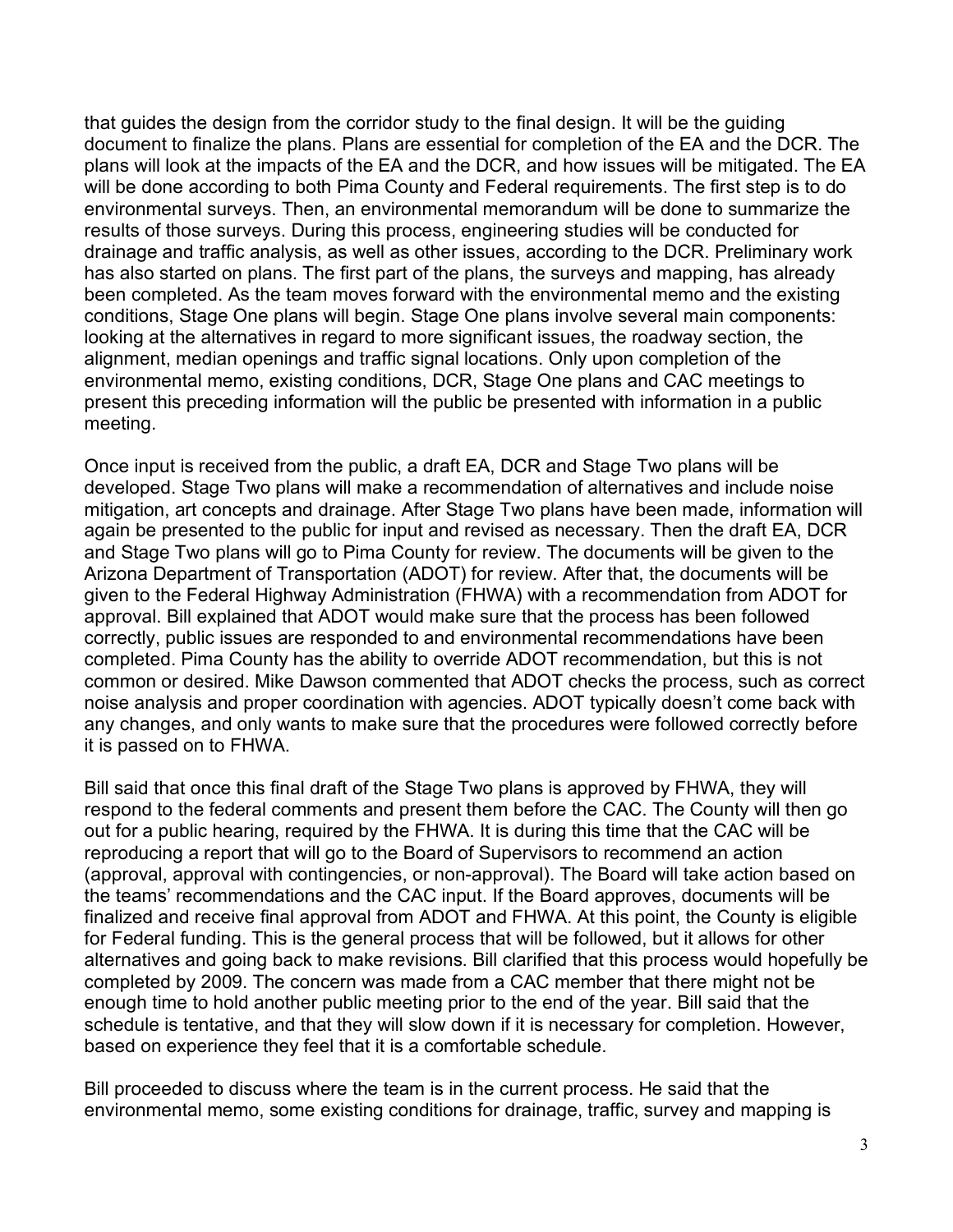done. They have started to look for alternatives. Khang Nguyen has analyzed the existing traffic volumes, as well as future volumes for the 2030 horizon. There are currently 17,000 to 20,000 vehicles traveling along this corridor per day. The projection is for the volume to increase anywhere from 24,000 to 34,000 vehicles per day. The no-build solution was also analyzed. This looks at the result of no construction for 20 to 30 years from now. The traffic volume would go from bad with the current condition, to much worse in the projected years. Traffic efficiency is rated on a scale from A to F, A being the best, and F being the worst. Khang said that most of the current roadways are functioning from D to E, and with the nobuild solution, most scores would become F. The purpose of this rating system is for the Federal government and County to see that the traffic condition will become much worse if nothing is done.

## Questions and Answers:

*Given the limited amount of arterials, is that traffic count reasonable in a short-term projection?* The model used assumes that improvements will be done to other arterials. It assumes that all RTA projects will be built.

*What is the assumed percentage of growth taken into consideration in the measurements?* The current zoning is taken into account, as well as a Pima Association of Governments (PAG) ongoing model of the entire transportation system of Pima County that is based on a population growth model.

#### *Is non-regional growth taken into consideration?*

Yes, the model is the metropolitan Tucson area, as well as proposed transportation improvements and growth of the entire area.

Based on estimates from a previous project, there was disagreement from CAC members on the estimated number of vehicles per day that drive through the corridor. The team will provide the CAC members with the current vehicle counts at the next CAC meeting.

The CAC also expressed the desire for the City of Tucson, Pima County and PAG to have some foresight into the future when planning for transportation.

*Is there stratification of the vehicle counts to identify peaks and valleys in the counts?* Yes, and further analysis of the results will be discussed at the next CAC meeting. The counts are based on peak hours of the morning and afternoon.

## *Existing traffic volume is between 17,000 and 22,000 vehicles, but someone mentioned 30,000?*

Yes, 30,000 refers to a 2030 time frame.

Concerning existing drainage, the watershed and flow volume numbers measured by Robert Smolinsky, Arroyo Engineering, have not yet been approved, but the analysis is showing what the team anticipated. A CAC member questioned the approval process. Bill said that the numbers would go to Pima County for approval.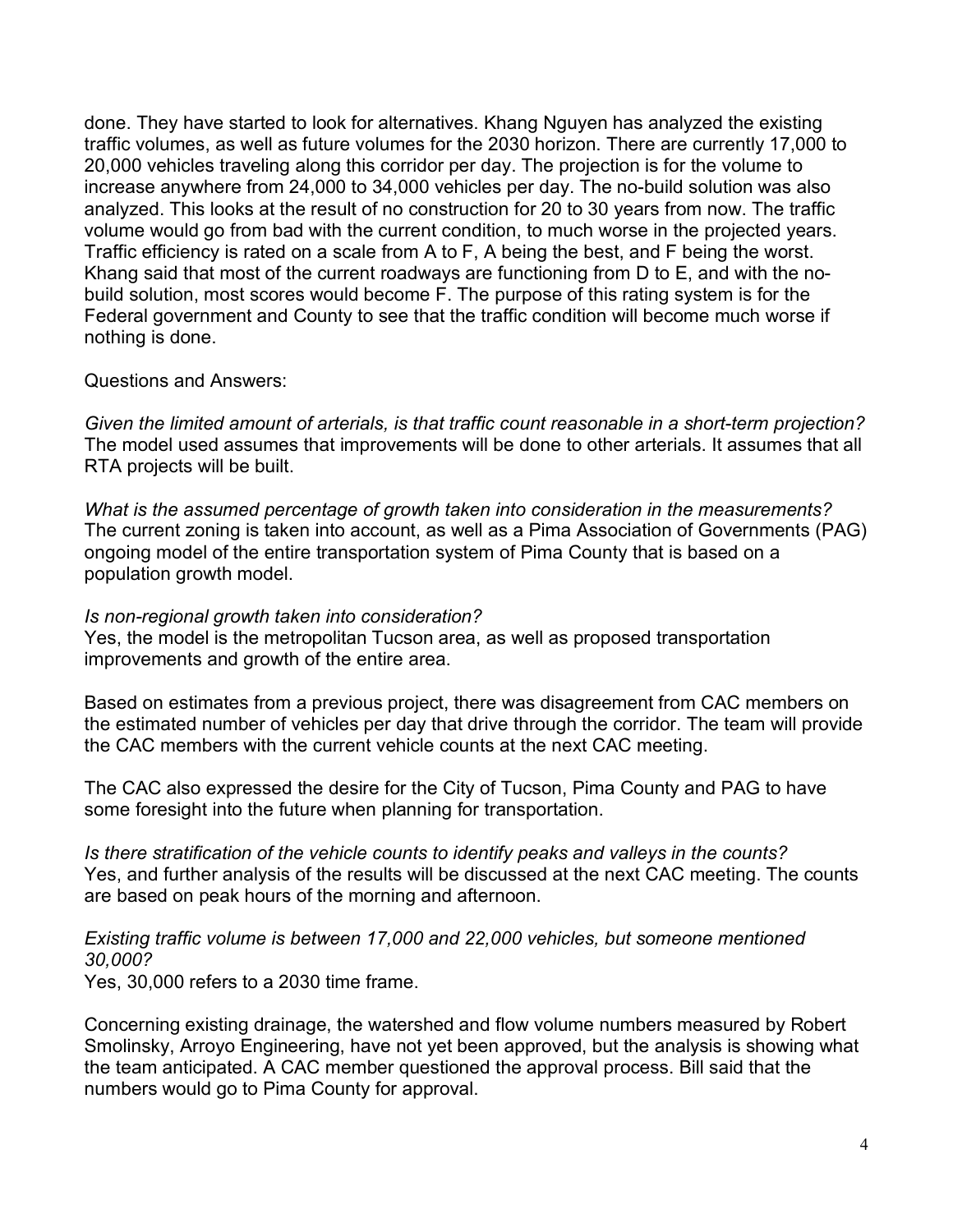Bill opened the floor up for Mike Dawson to talk about the environmental analysis. Mike passed out a two-page summary and environmental questionnaire form. He proceeded to highlight the following points from the summary:

- Partnering Meeting in November
- Field review (completed)
- Environmentally Sensitive Roadway (ESR) guidelines meeting
- Biological site evaluation in December
- Environment coordination meeting in January to blend EA and Environmental Assessment and Mitigation Report (EAMR) requirements
- Class I Inventory and Class III Survey conducted by environmental consultant (Researched records and surveyed area for cultural resources.)
- Biology ESR, Flood Control District, Clean Water Act mitigation requirements
- Potential endangered species (lesser long-nosed bad habitat, other bat species in Canada del Oro Wash and cactus ferruginous pygmy-owl)
- Wildlife movement corridor (Likely limited to Canada del Oro Wash due to relatively dense urban development along other washes in the project area.)
- Section 404 and 401 Clean Water Act, submitting recommendations for jurisdictional area
- Cultural resources survey completed and none were noted in project area
- Noise analysis FHWA and ADOT approved Transportation Noise Model (TNM) will be used
- Mitigation of noise impacts through use of rubberized asphalt or other wall/berms abatement measures

Bill talked about the process of determining the design: roadway section, alignment, median openings and signal location. One manual used is *A Policy on Geometric Design of Highways and Streets*. This document discusses the different classifications of roadways: highways, arterials, collectors and local and neighborhood streets. Magee Road/Cortaro Road is classified as an arterial. Design standards are based on the classification of roadways. Studies show that the more access points that are in existence on an arterial roadway, the less efficient and safe it is; consequently, access control is important.

Bill distributed a handout on the components of a roadway. One component will be the cross section. There will be a median that separates oncoming traffic and provides a gap for left-turn access. There will be traffic and bike lanes, along with pedestrian facilities. The area outside the road is also important: the slopes, shoulder area and clear zone. Bill discussed limiting the amount of objects in the clear zone. There may or may not be curve in the roadway at the intersection with La Cholla Boulevard. Final decisions for this have not yet been made. Proposals will be brought before the CAC in August.

Questions and Answers:

*Since elevations of cross-sections differ (ex. Magee Road and Shannon Road), will crosssections be taken all the way across equally?*

Slopes will match existing slopes, but standards will not change from existing areas. Problems may not be fully solved.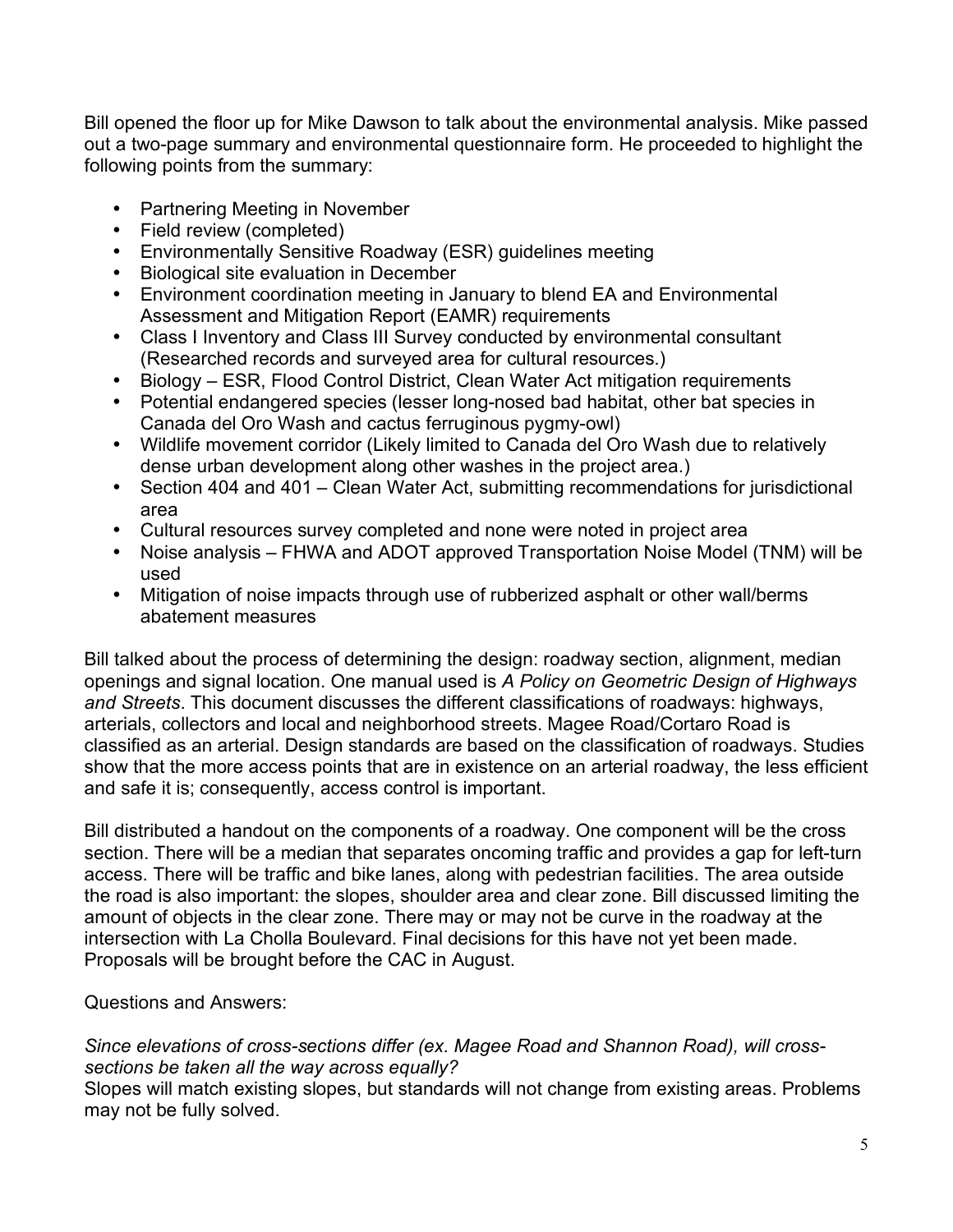*Will this area have a noise mitigation issue?* Noise analysis has not yet begun, so it is too early to tell.

*Upon looking at map, is right-of-way the outside clear zone?* We feel that there is enough existing right-of-way.

## *How wide is that roadway going to be?*

It has not yet been determined, but it will be addressed at the CAC meeting in August. Typically the existing right-of-way is 150 feet.

*Is the determination of lanes based on the traffic analysis?* Yes.

*Are the adjacent developers financially responsible or limited with approval of what they can or cannot do? Would this affect the access points to the roadway?* To a certain extent, developers go through the approval process of Pima County. Developers will know where County proposes access locations.

Bill explained that road alignment is based on the design speed and the functional classification of the roadway. The roadway is able to curve more with elevation, which provides flexibility in the design. The median openings have not yet been determined, but the roadway will be controlled access. The County does not typically space turn lanes closer than 660 feet, or further than a quarter mile apart. Preference for access is given first to collector streets and then shared driveways. The traffic volume issues are considered.

*Regarding safety, are off-set turn bays addressed, as opposed to head-on turn bays?* Site visibility is looked at, such as in making a left-hand turn.

Installation of traffic signals is based on federal guidelines. Traffic signals at the wrong locations cause accidents, and the County is liable for these regulations.

*Are there intermediate traffic counts based on sections of the roadway, and traffic counts from the egresses into the roadways?*

Yes, there are traffic counts by segment at every major intersection, as well as percentages of right and left turns.

# *Will the CAC see the analysis for specific locations?*

Yes, at the next meeting that information can be presented. There is not a count on minor side streets, however. If more counts are necessary, they will be put in place.

## *On the timeline at this stage, there should be recommendations for where signals should be placed.*

At the next meeting recommendations for median location, horizontal alignment, cross-section and signal location will be presented.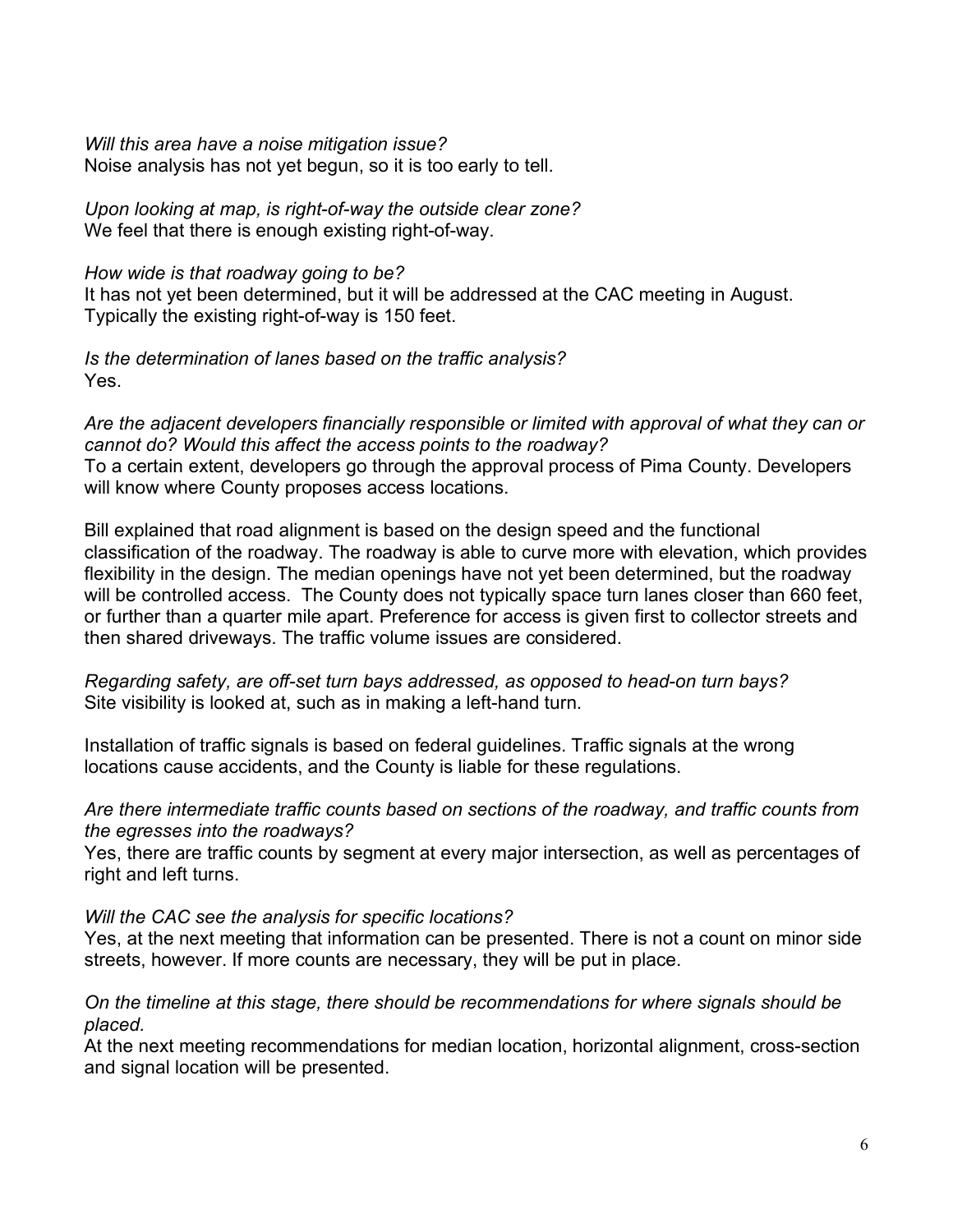*When recommendations are made to the County, will the crossroad entrances and exits be looked at?*

Yes.

Bill requested that the CAC members stay after the meeting to look at the aerial photos and given recommendations.

## *Where will this project start?*

The road will not be built all at once. The phases will be determined by the DCR; however, it has been determined that the first construction will occur at the La Cholla Boulevard intersection.

*How many potential plans are there for the La Cholla Boulevard/ Magee Road intersection?* There was originally about 12 plans looked at, which were eliminated into three alternatives (however, other options can still be proposed):

- A roundabout.
- Reverse curves connecting Magee Road.
- A left-turn loop ramp using the vacant area to the east and south of Magee Road, which would head west to allow for a more safe left-turn movement.

A CAC member commented that on the aerial view sectionals on sheet 10 and 11, the north arrow is pointed the wrong way.

*Bill said that would be corrected.*

## *Does the third star in the schedule represent an August meeting, and is there any particular target for that meeting?*

Yes, and the meetings are targeted for the first two weeks of August. That information will be sent via email.

# *Can contact information of the CAC members be sent out?*

No members were opposed to their contact information being given out. It was decided that this information would be sent out via email with the meeting dates.

Bill opened up a question and answer time for the public.

## *Was the Tetratech study tossed?*

No, it is being looked at. It was done primarily to show drainage. It was not a wasted analysis.

*A member of the public proposed that this project be designed like the 1940 Congress Expressway in Chicago, which is still in use. Residents were paid to move from their properties for the construction. This current project will have to expand west, and off turn-ramps and drainage should be taken into consideration. The road should be built with four lanes on each side so that constant additions will not have to be made.*

*A member of the public felt that the projected estimation of 34,000 vehicles per day was too low, given the development in the Thornydale Road and La Cholla Boulevard area.*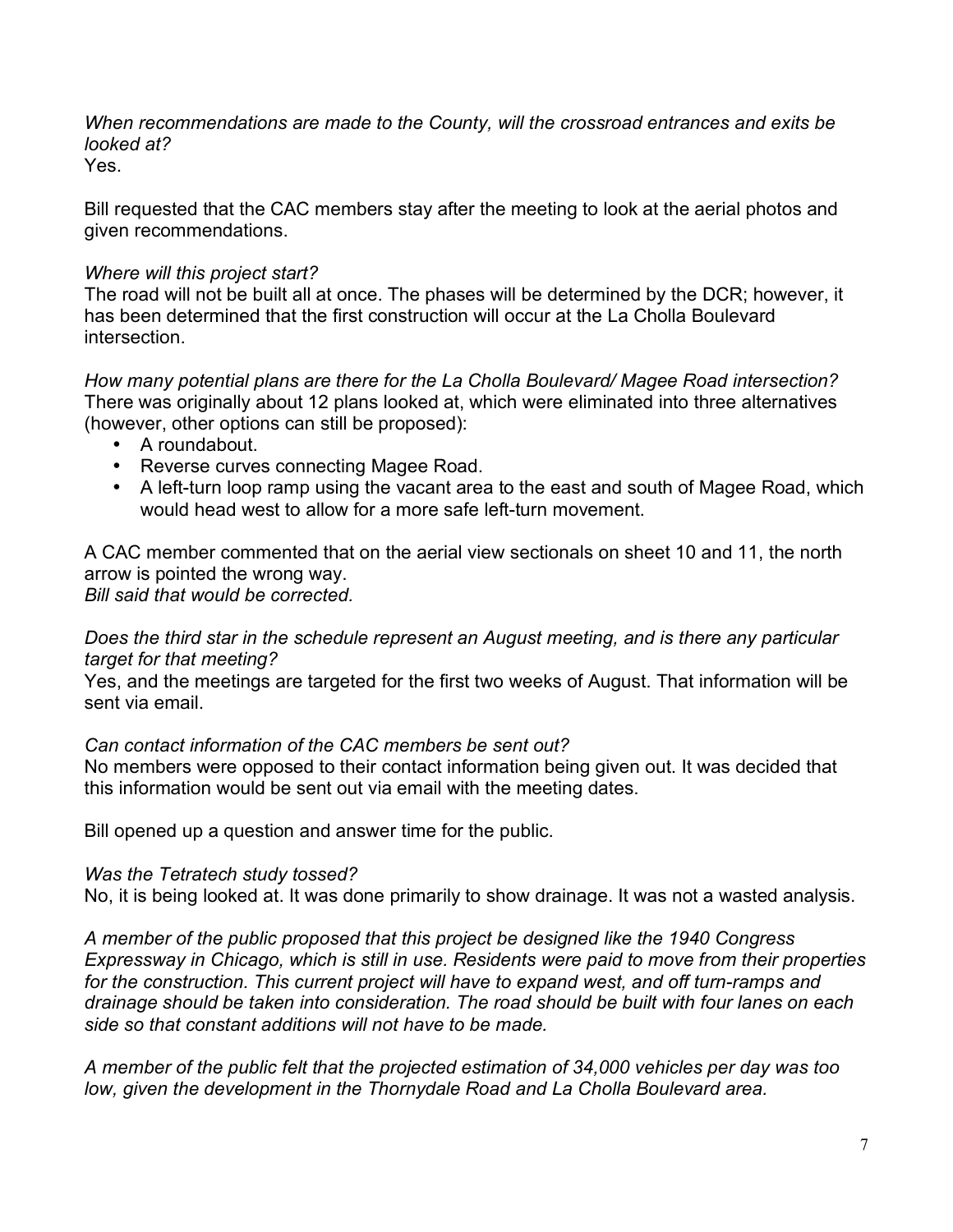Bill said that the method that PAG uses to estimate the numbers would be discussed at the next meeting.

*A member of the public, based on his experience as chairman of an adjacent CAC, felt that the assumptions for development were inaccurate.*

*Is it assumed that the CDO bridge at Magee Road will be widened?* Yes. Plans have not yet been made, but it will be widened to four lanes.

*A member of the public expressed concern about the residential five-mile stretch becoming an arterial road, in relation to school buses, Sun Tran, etc. She proposed a mixed-use two-way path on the side of the road, similar to the south side of Tangerine Road, near Copper Creek. She believed that this would address the issue and still keep the neighborhoods intact.* Bill commented that pedestrian and bicycle use will be looked at. But he wanted to clarify that the road was not being changed into an arterial, but functions as an arterial today.

Bill closed the meeting, inviting everyone to stay behind to look at the map. He explained that he was not looking for input on the proposed arterials, only suggestions for other options that had not yet been proposed.

Meeting was adjourned at 8:00 p.m.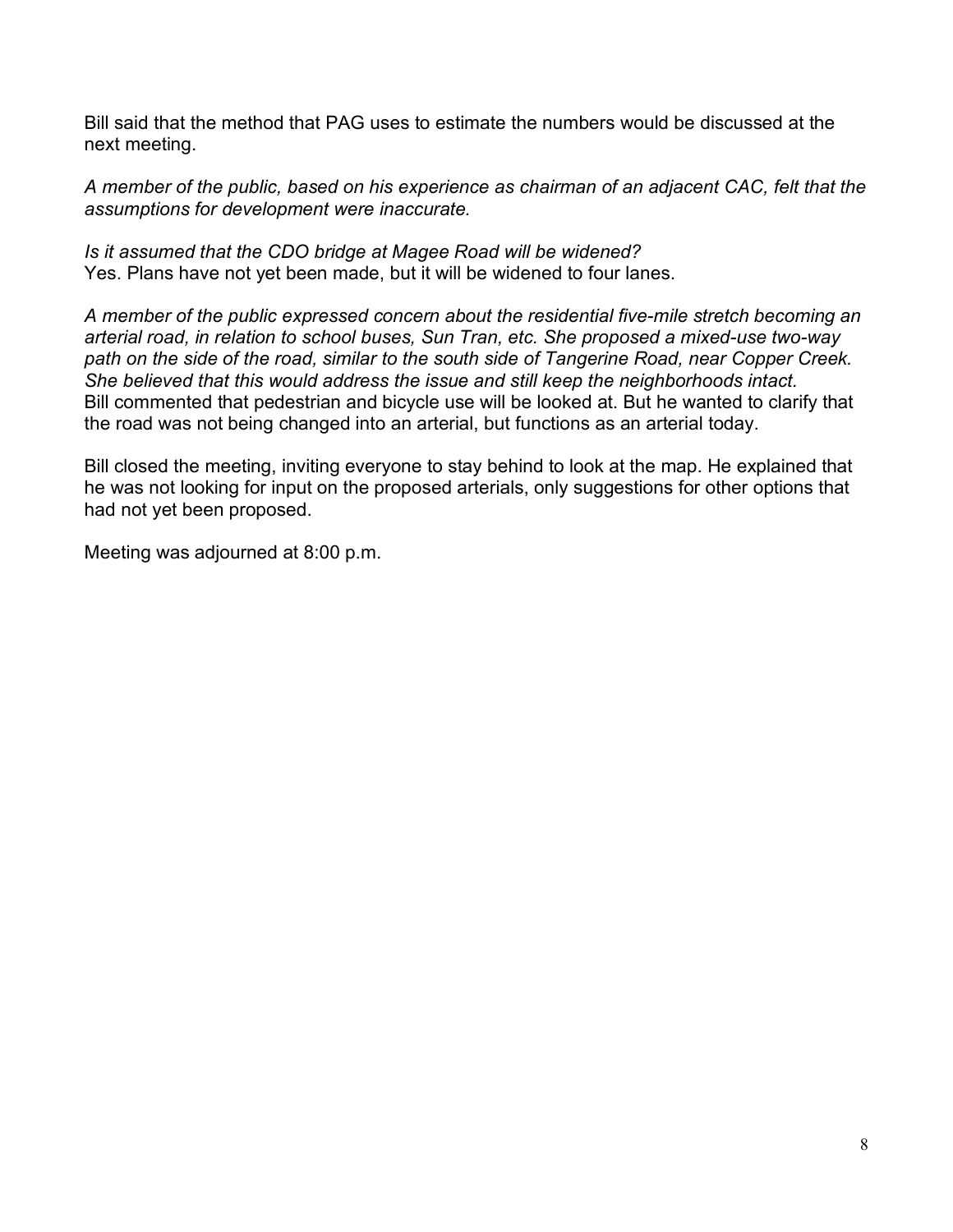

**THORNYDALE ROAD TO ORACLE ROAD** 

**CORTARO FARMS ROAD/MAGEE ROAD** 







**DMIM HARRIS AECOM**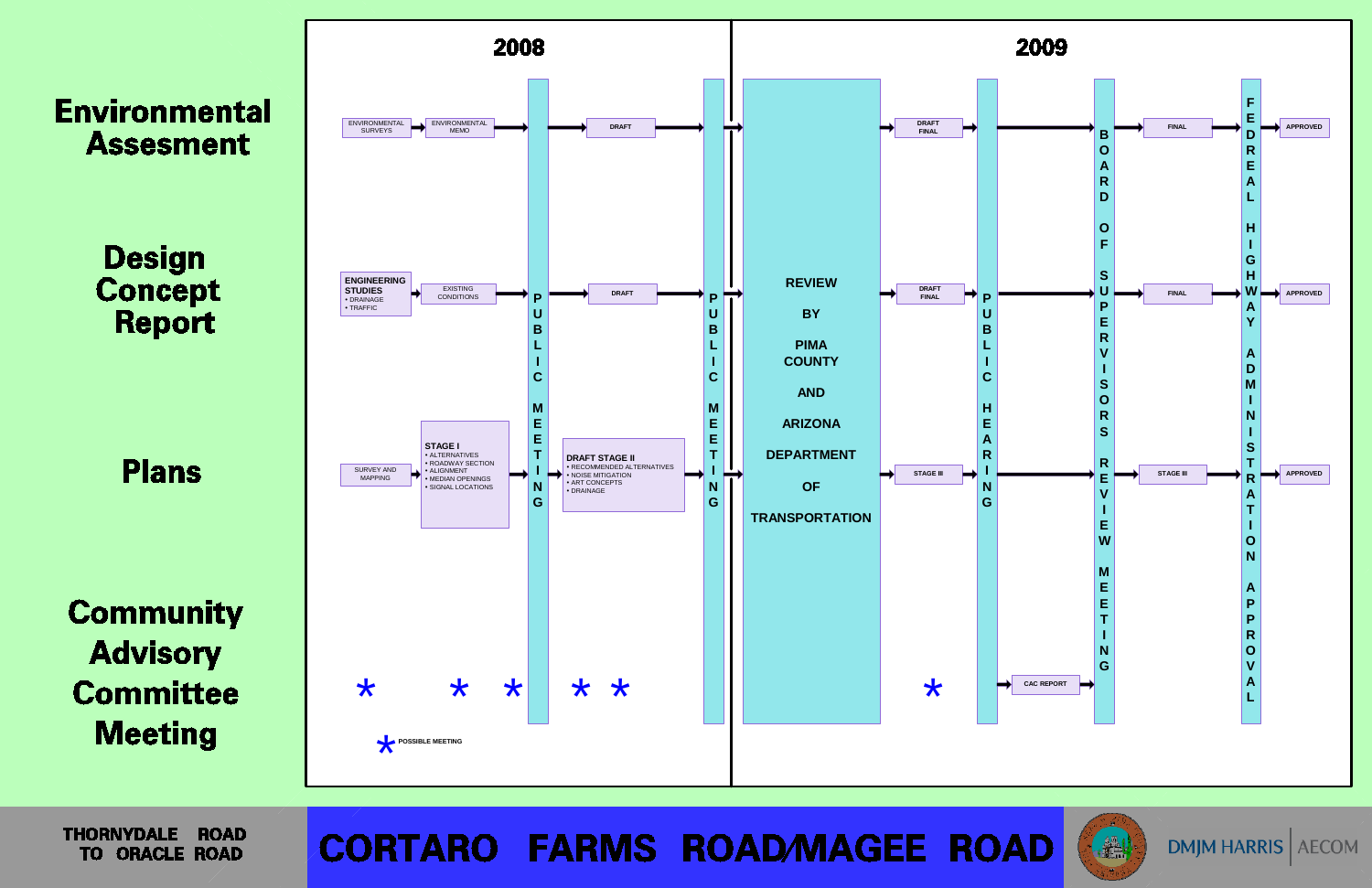

CORTARO ROAD/MAGEE ROAD TYPICAL SECTION (EXAMPLE ONLY)

THORNYDALE ROAD TO ORACLE ROAD

# **CORTARO FARMS ROAD/MAGEE ROAD**





DMJM HARRIS AECOM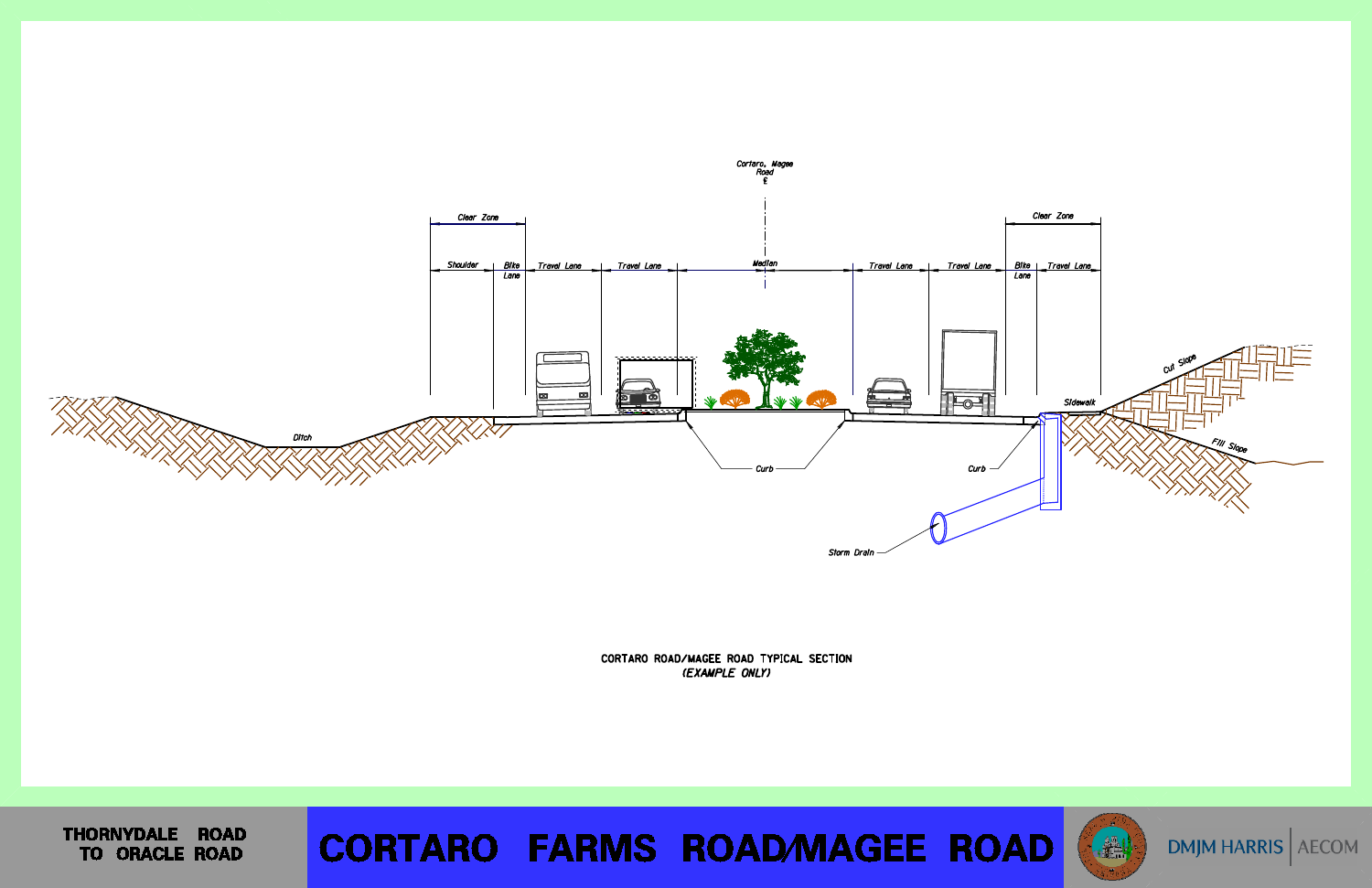# **ENVIRONMENTAL SCREENING Results Memorandum**

## **Cortaro Farms Road/Magee Road: Thornydale Road to Oracle Road**

#### **Screening Process Description**

- Partnering Meeting, November 1, 2007, attended by representatives of design team, county staff, stakeholders, public involvement consultant, and environmental consultants. Meeting included a site survey that identified the general technical and environmental issues that may be associated with the project.
- Environmental Consultant Field Reconnaissance, November 15, 2007, undertaken by representatives of the environmental consultants. Collected and analyzed information on adjacent land uses, potential Waters of the United States, and potential hazardous materials concerns in the project area.
- Environmentally Sensitive Roadway (ESR) Guidelines for Native Plant Inventory and Mitigation Meeting, December 12, 2007, attended by project manager, county environmental staff, and environmental consultants. Clarified applicable mitigation requirements for native plant impacts in accordance with Pima County ESR, Pima County Flood Control, and the U.S. Army Corps of Engineers permitting process guidelines (meeting notes attached).
- Biology Site Evaluation, December 20, 2007, conducted by environmental consultant biologist. Evaluated area for biological resources.
- Environmental Coordination Meeting, January 3, 2008, attended by project manager, county environmental staff, Arizona Department of Transportation environmental staff, public involvement consultant, and environmental consultant. Project representatives met to discuss environmental issues, technical issues, environmental documentation, and sequencing of environmental document submittals and review processes (meeting agenda and meeting minutes attached).
- Class I Inventory and Class III Survey, January 15–16, 2008, conducted by environmental consultant. Researched records and surveyed area for cultural resources.

## **Identification of Technical Studies Completed During Screening Process**

- Biology report (draft)
- Preliminary Initial Site Assessment (draft)
- Recommended determination of Waters of the United States (draft)
- Class I inventory for cultural resources (results identified in the environmental questionnaire and Class III survey draft)
- Class III survey for cultural resources (draft)

## **Environmental Issues Identified During Screening Process**

*Biology*

• Removal of native vegetation, including cacti and desert trees, in the project area. Mitigation measures outlined by Pima County ESR guidelines, the Pima County Flood Control District,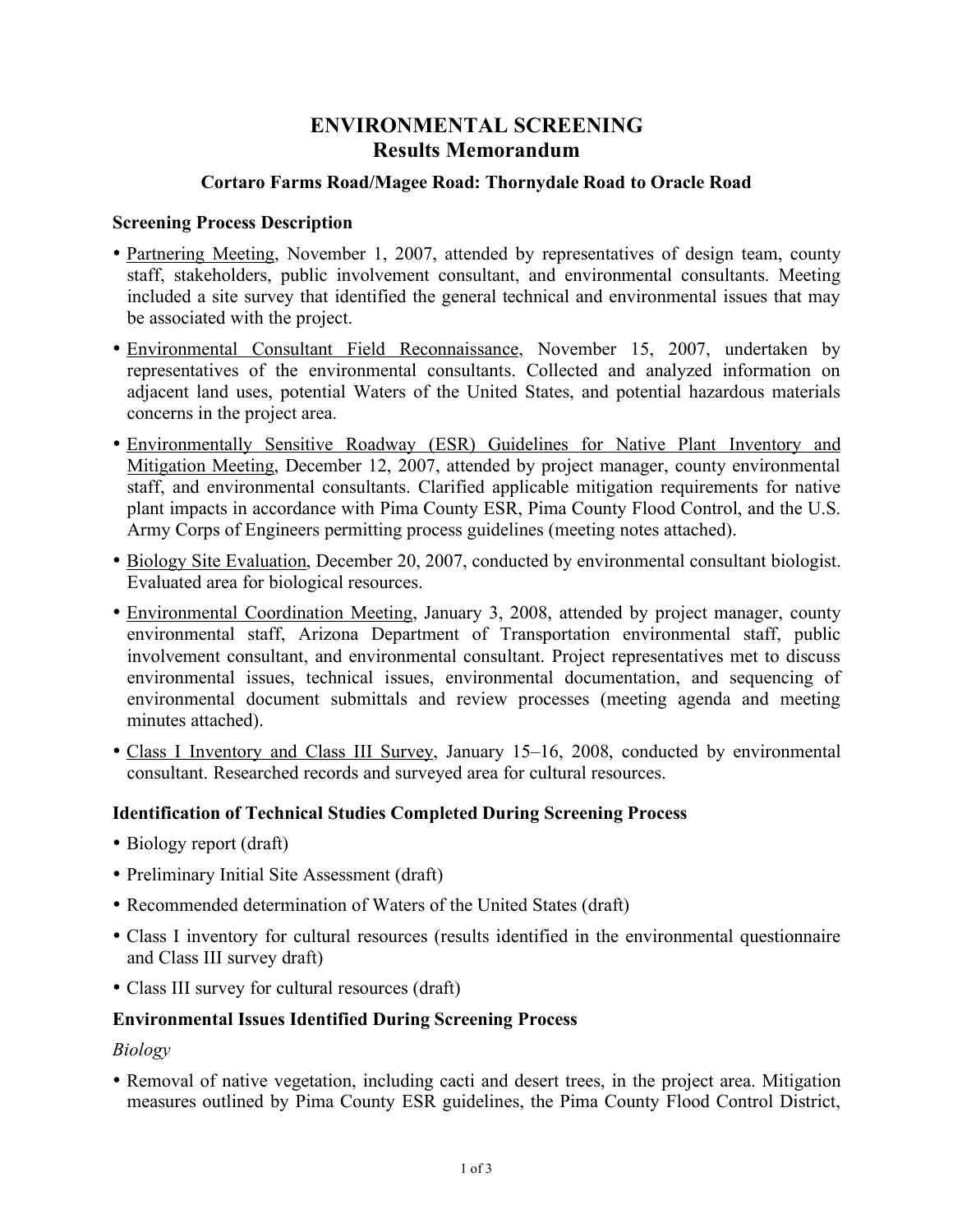and Clean Water Act Section 404 are applicable (ESR guidelines for native plant inventory and mitigation meeting notes attached).

- Special status species list requested for project area (completed Arizona Game and Fish Department On-Line Environmental Review Tool).
- Endangered lesser long-nosed bat habitat listed as in the project vicinity (within 3 miles). Project is not expected to have direct or indirect effects on the lesser long-nosed bat because few potential food resources and no temporary or maternal roost sites will be affected.
- Substructure of bridge over Cañada del Oro Wash is potential roosting habitat for other bat species.
- Cactus ferruginous pygmy-owl (currently delisted) habitat. No cactus ferruginous pygmy-owls have been recorded during surveys by Pima County in the project area. Pima County will continue to survey the area for owls.
- Potential wildlife movement corridors are likely limited to Cañada del Oro Wash due to relatively dense urban development along other washes in the project area.

#### *Hazardous Materials*

- Potential presence of asbestos and lead-based paint, requiring special handling and disposal during bridge demolition or reconstruction.
- No other hazardous materials concerns were identified.

#### *Section 401 and Section 404*

- Four potentially jurisdictional washes occur in the project area:
	- Pegler Wash
	- A tributary to Pegler Wash
	- Carmack Wash
	- Cañada del Oro Wash
- If determined to be jurisdictional, an application for a Section 404 permit covering the entire corridor will be filed with the U.S Army Corps of Engineers.

#### *Cultural*

- Residences in Samalayuca Estates adjacent to the project area near the Magee Road/Paseo del Norté intersection are more than 50 years old. The project is not expected to impact these residences.
- Two other cultural sites were identified: AZ BB:9:41 (ASM), Cañada del Oro, a historic trail; and AZ FF:9:17 (ASM), SR 80, a component of the Historic State Highway System. The project is not expected to impact these sites.